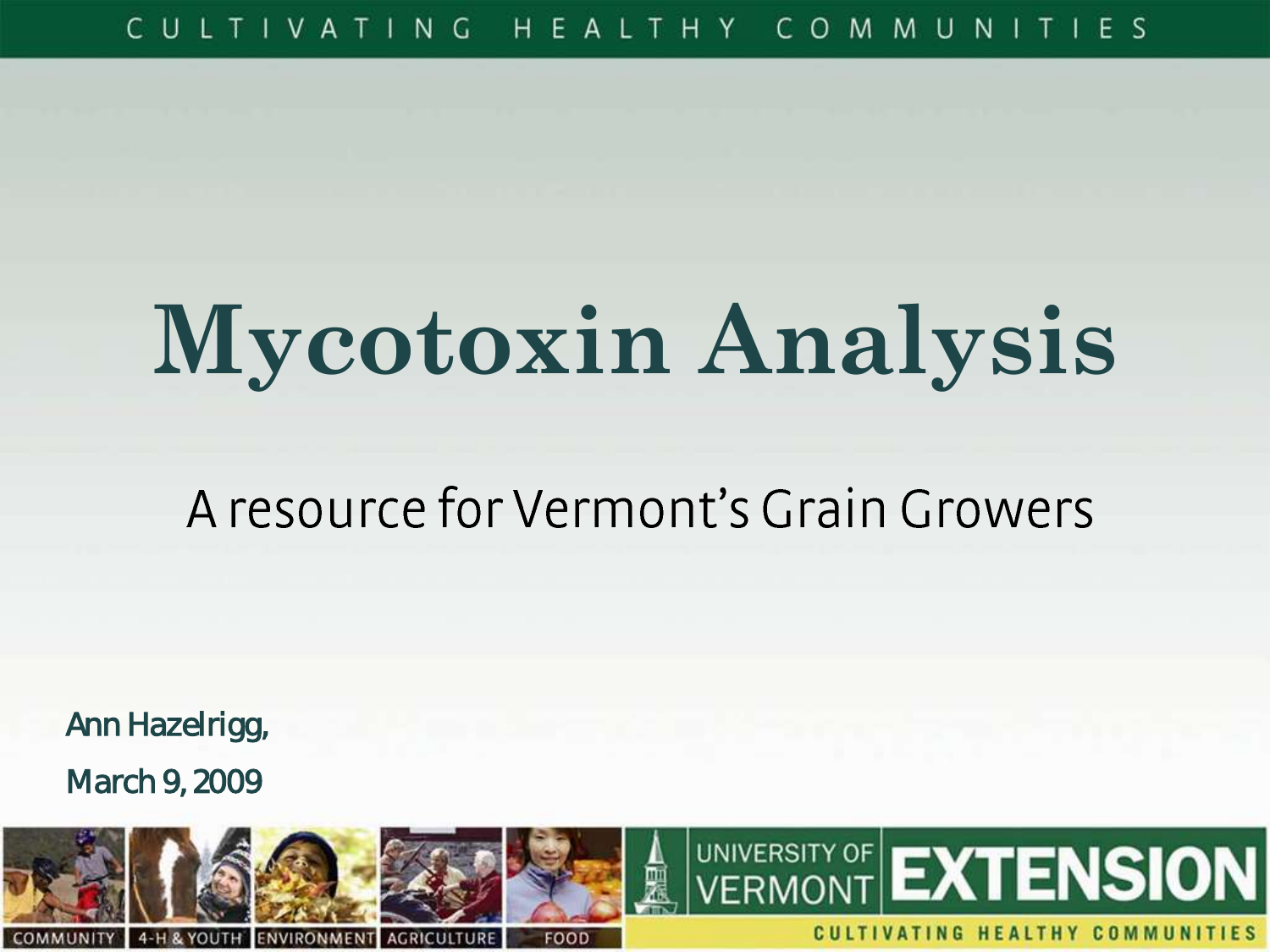FUSARIUM HEAD BLIGHT OR SCAB •*Fusarium graminearum* •*Overwinters on stubble-corn, wheat* •*Blows in*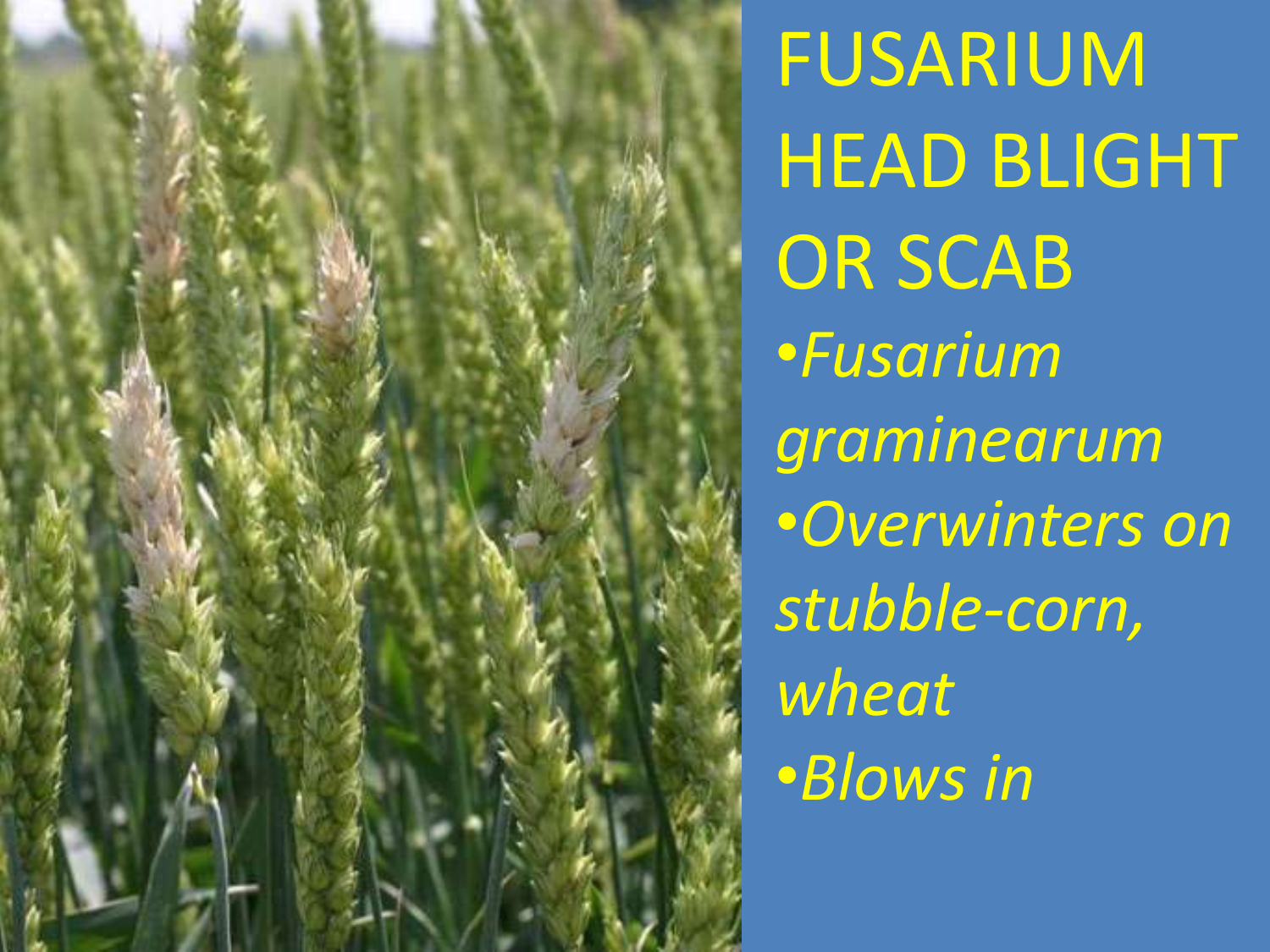

#### Warm, humid conditions at flowering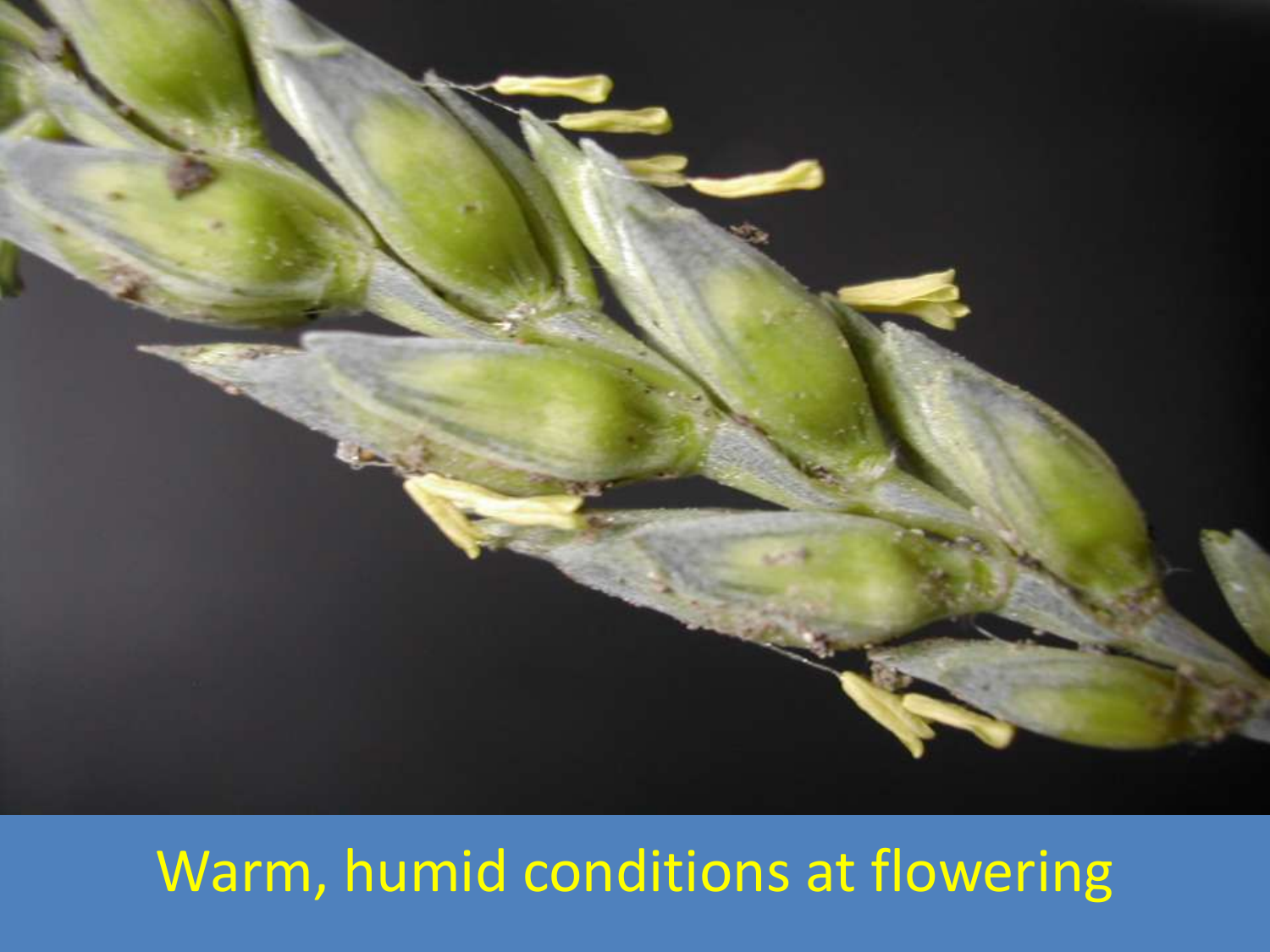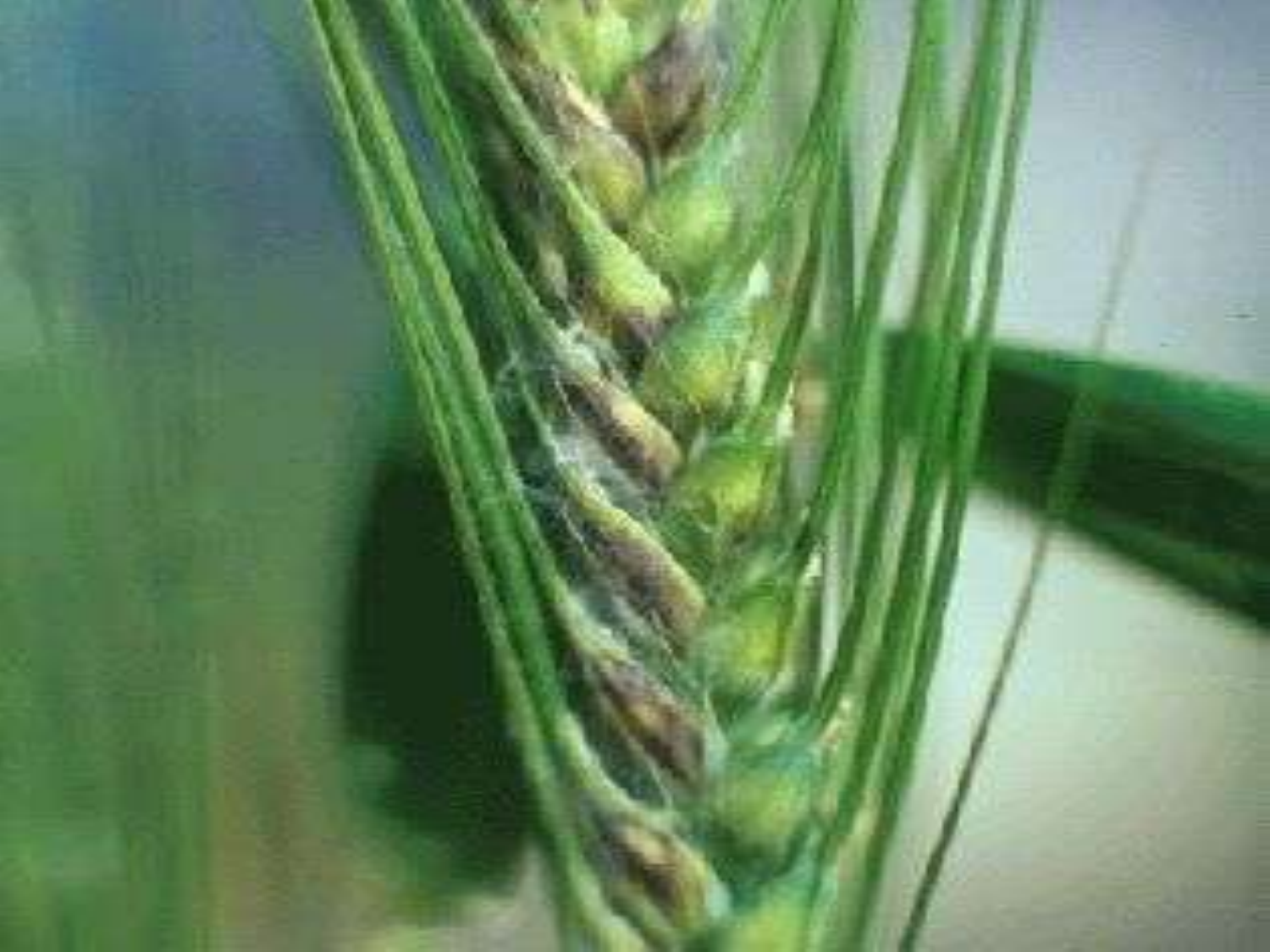

### White shrivelled "tombstone" kernels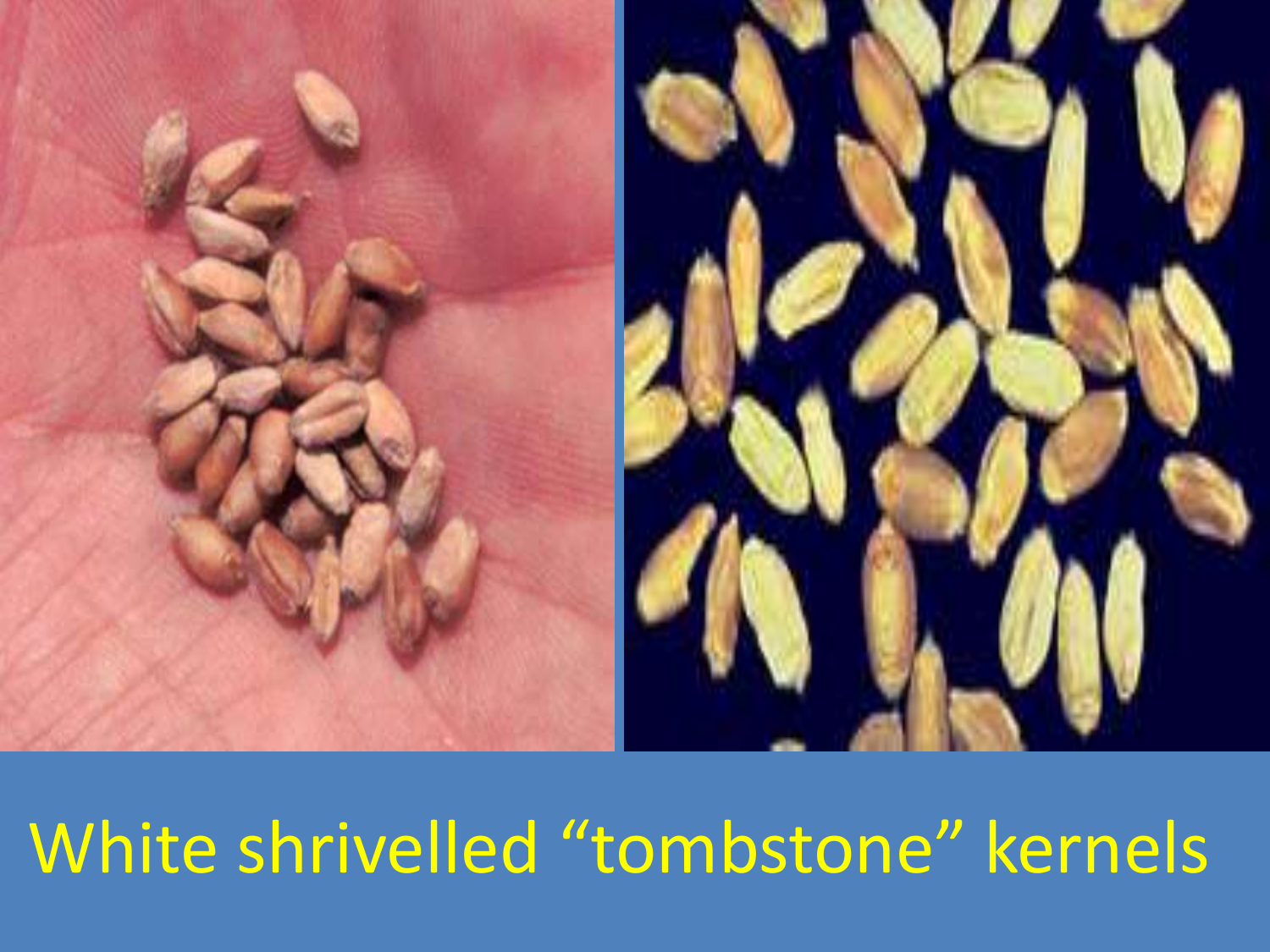#### Mold Growth in Grains:

•Change grains' color, consistency, and smell •Make grains undesirable to livestock/humans •Decrease fat, protein, and vitamin content, leading to nutritional deficiencies in livestock •Mold growth can also lead to mycotoxin contamination.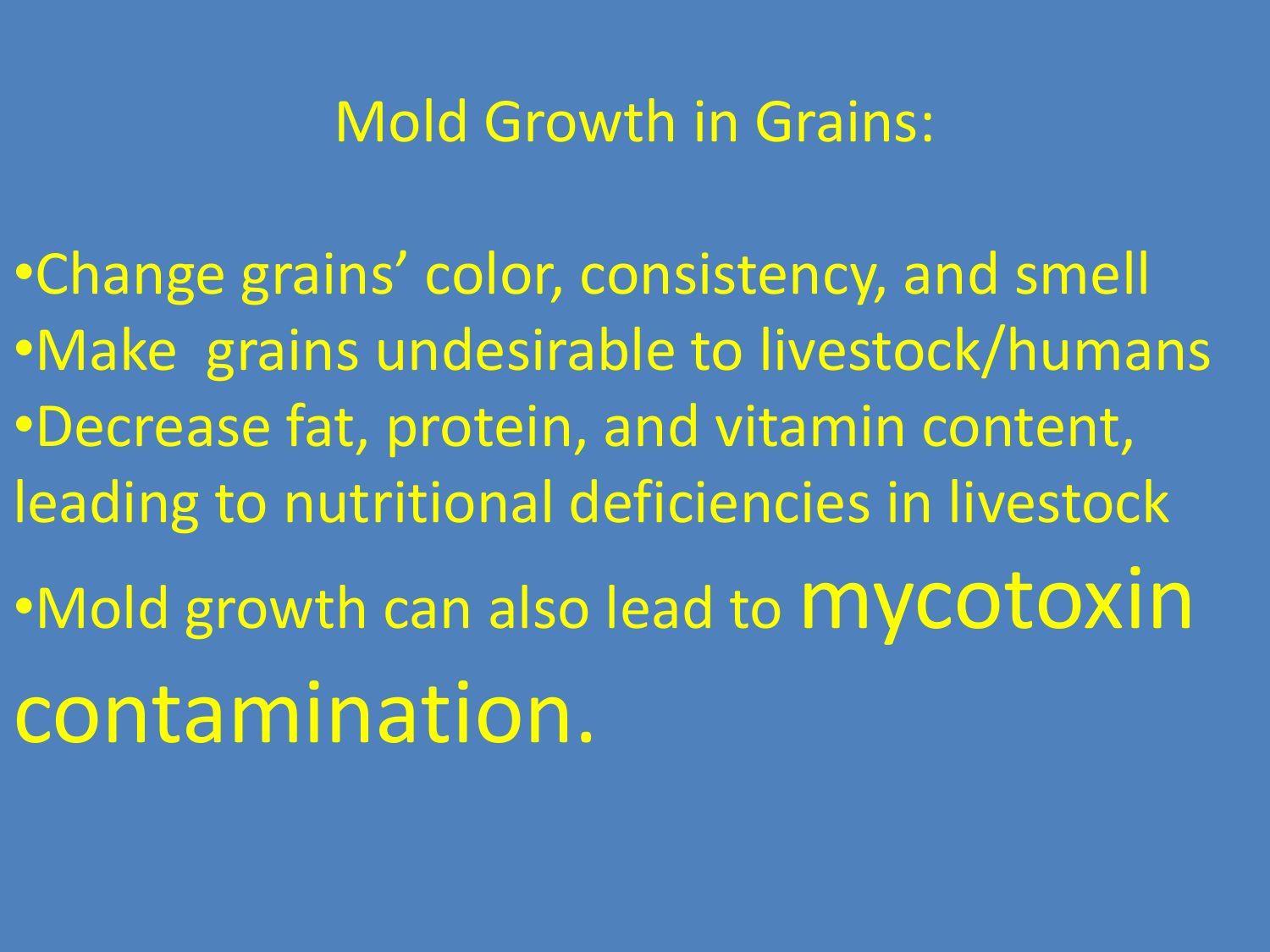### **MYCOTOXINS**

- Toxins or chemicals produced by certain groups of fungi
- Not all fungi produced toxins
- Toxins are produced under a certain set of conditions
- Just because the fungus is present, doesn't mean the toxin has been produced.
- Can't smell, taste or see if mycotoxins are present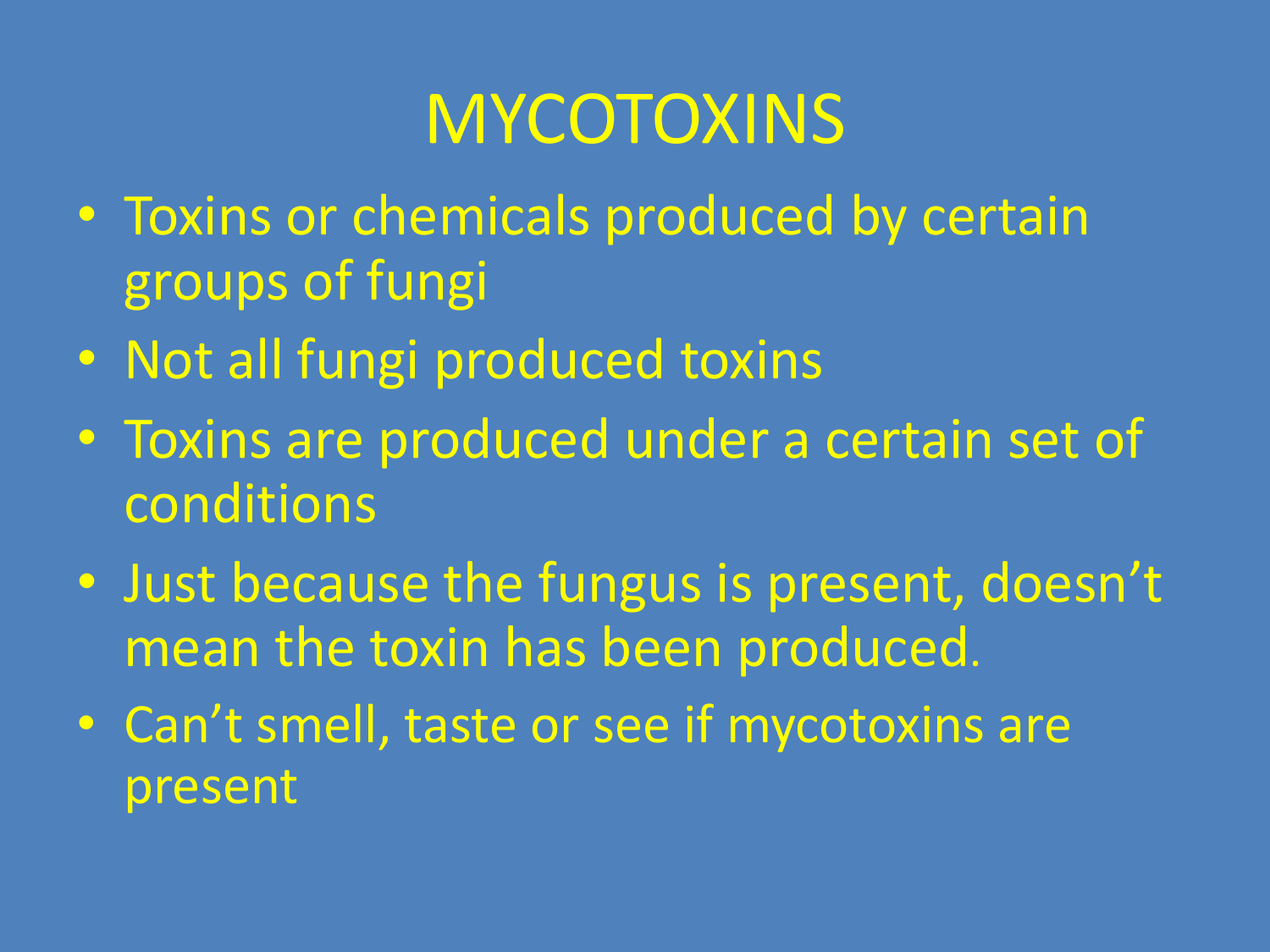ARE ALL TOXINS HARMFUL? •Aflatoxin-most harmful toxin •Penicillin-harmful to fungi/bacteria •Harmful ones include: aflatoxin, deoxynivalinol or DON, ochratoxin, fumonisin, T-2 and zearalenone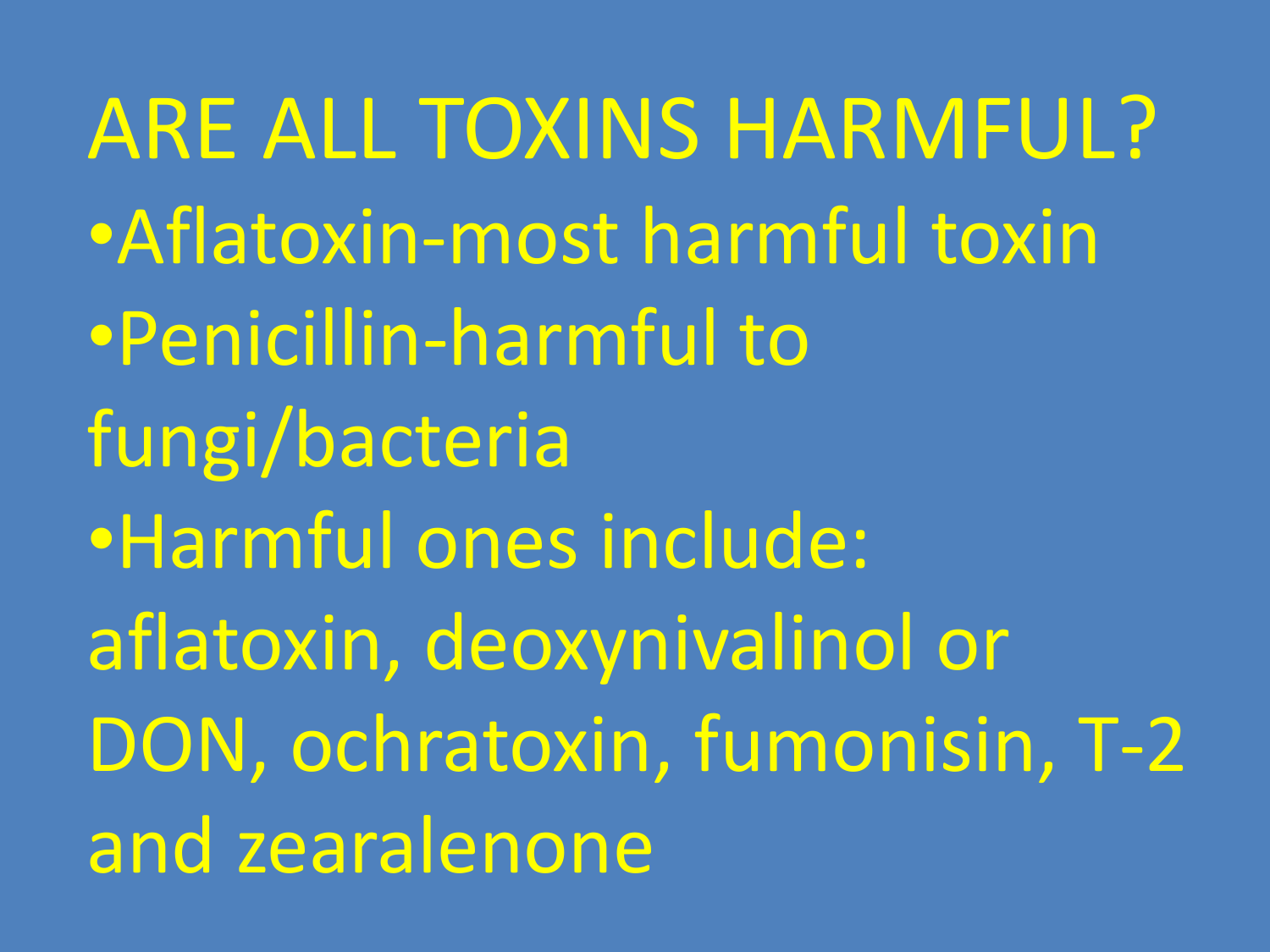# Deoxynivalenol (DON) or Vomitoxin

- Toxin produced by *Fusarium graminiarum*
- Wheat, corn, barley and ensilages
- Vomiting, feed refusal, gastroenteritis, diarrhea, immuno-suppression and blood disorders
- DON-human consumption 1ppm in finished wheat products. (Cows/chickens 5ppm total diet.)
- Important to test if using grain for flour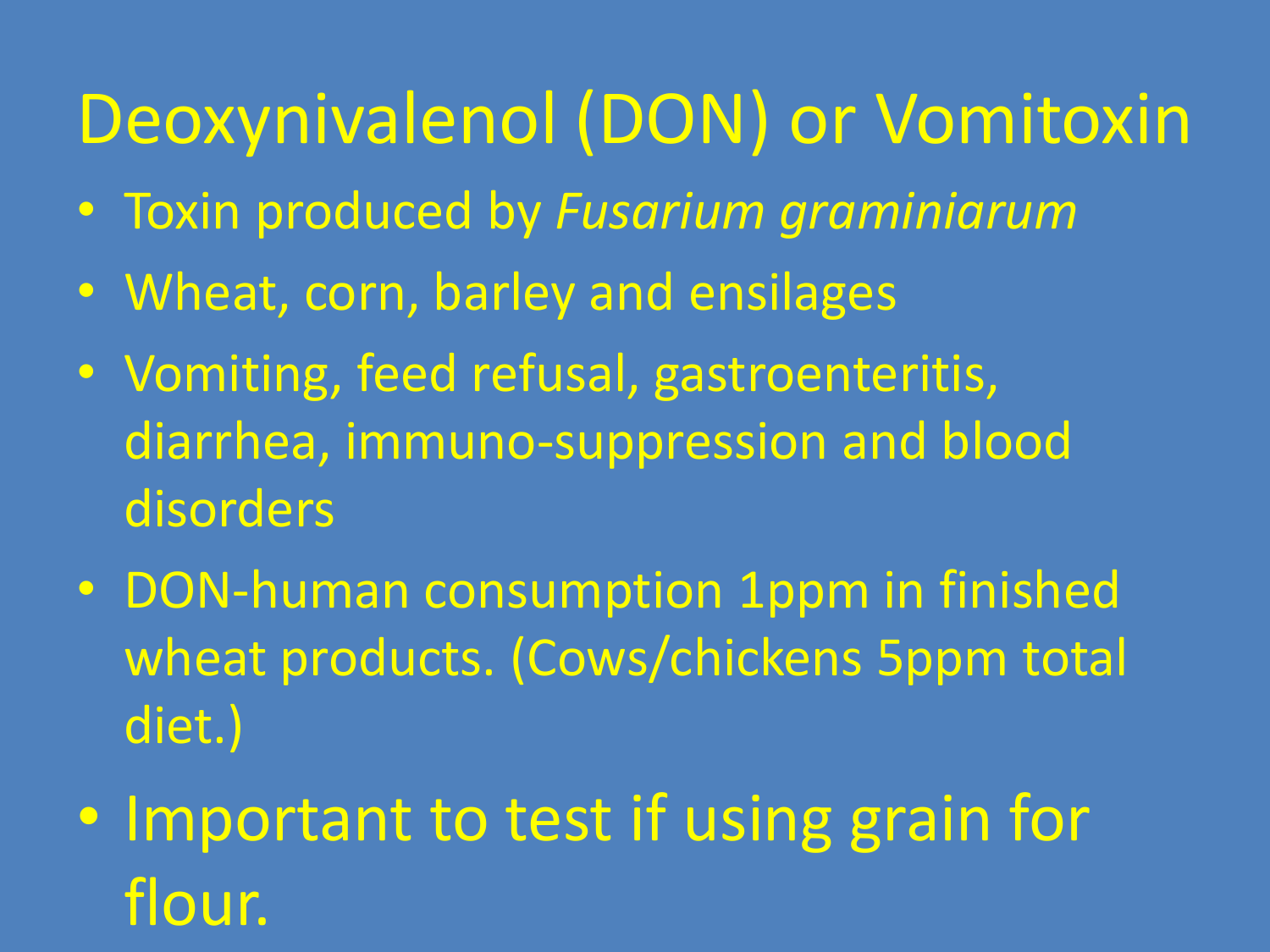### DON testing

- Take representative sample-1 quart ziplock bag as harvesting
- Send check made out to UVM for \$20.00
- from July 1-December 1 (higher prices at other times)
- Sample must be clean with no rocks
- Quick turn around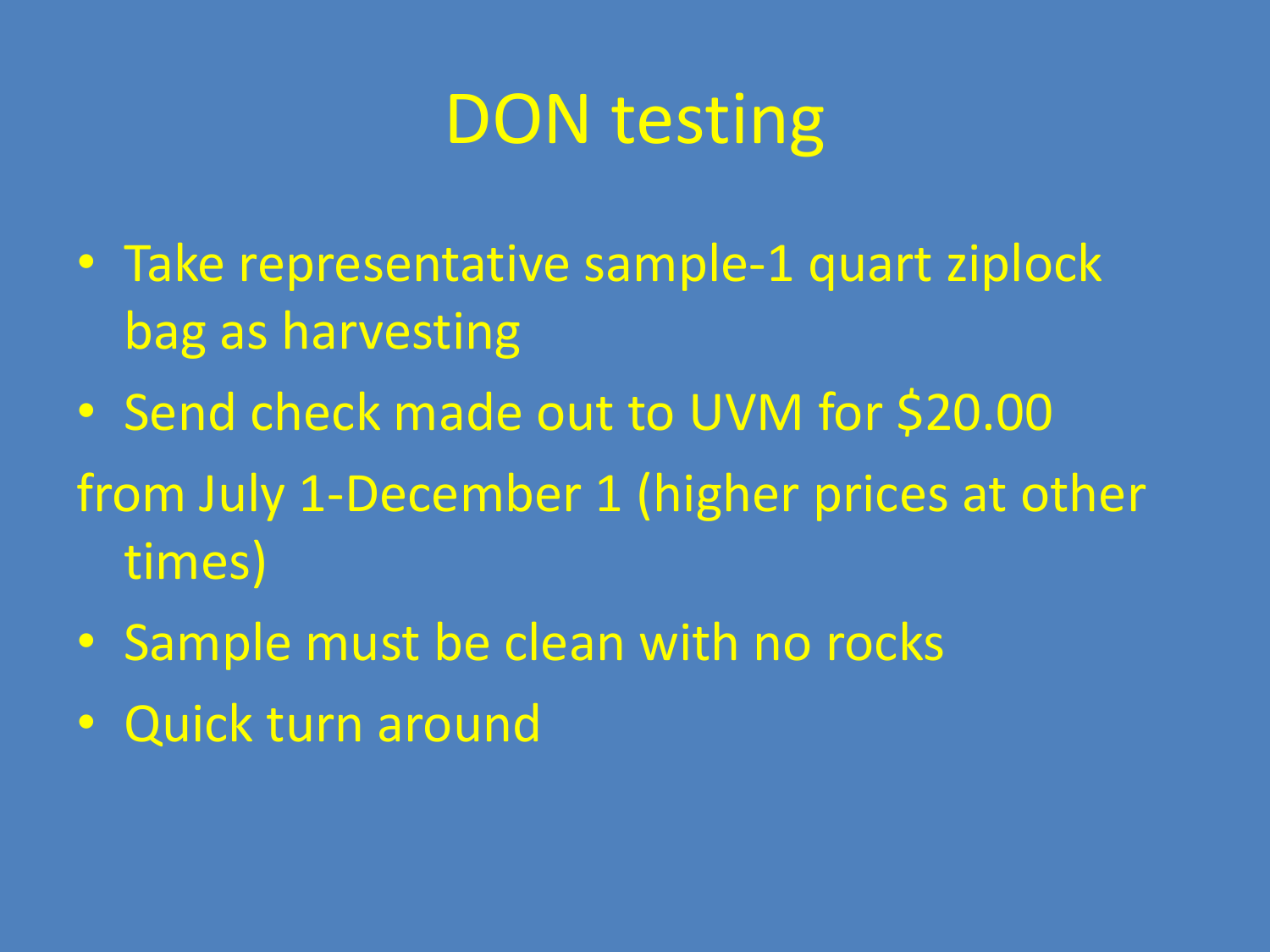# Mycotoxin Veratox 2/3 .5 to 5 ppm



Fall results- •variable depending on variety and location •Range was 0 to 4.1 ppm



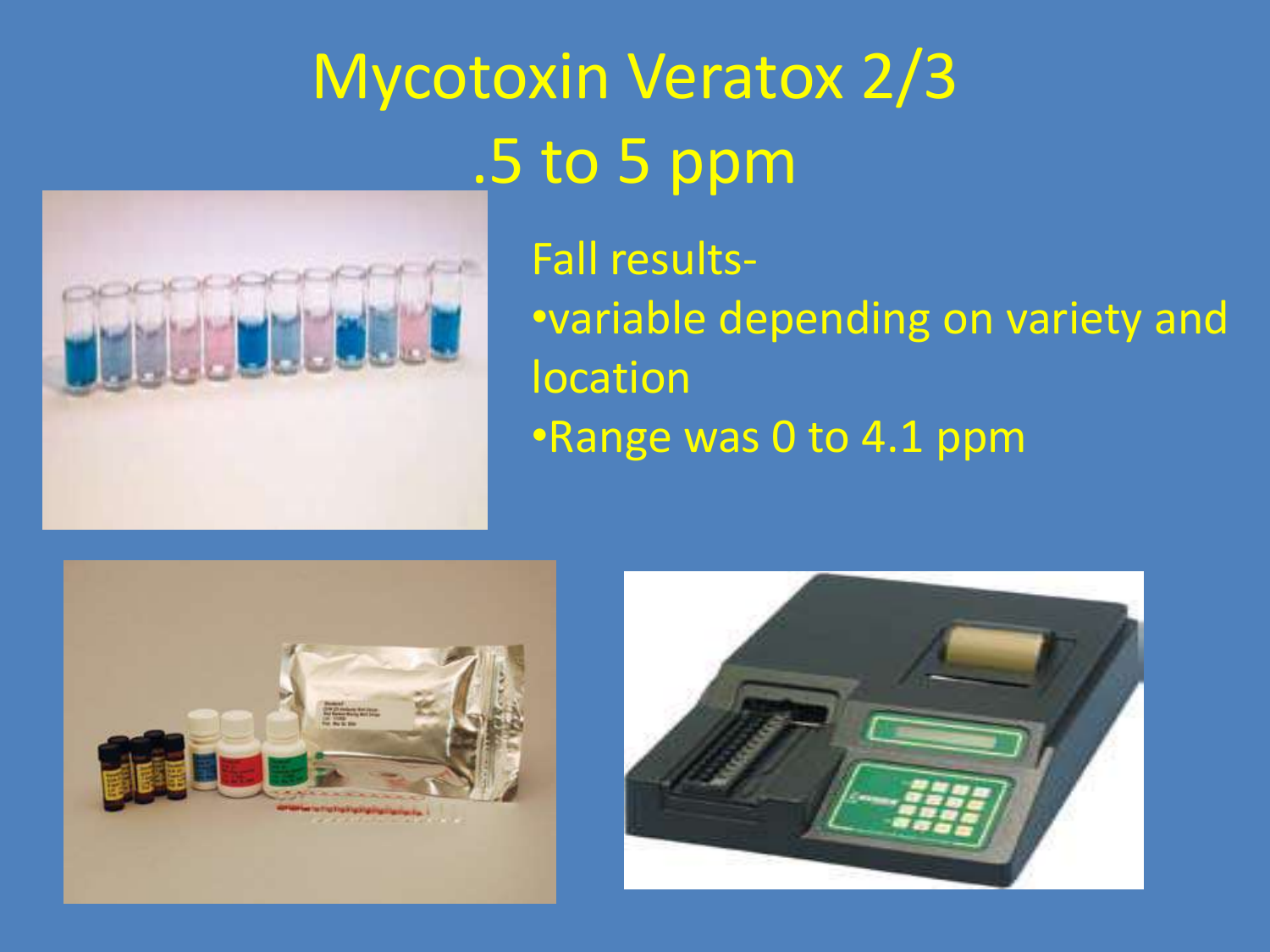# Plant Diagnostic Clinic

- Resource for growers for disease weed and insect identification
- Send samples to Ann Hazelrigg, Plant Diagnostic Clinic, Hills Building or Jeffords Hall,
- UVM, Burlington, VT 05405.
- [Ann.hazelrigg@uvm.edu](mailto:Ann.hazelrigg@uvm.edu)
- <http://www.uvm.edu/pss/pd/pdc/>
- 656-0493